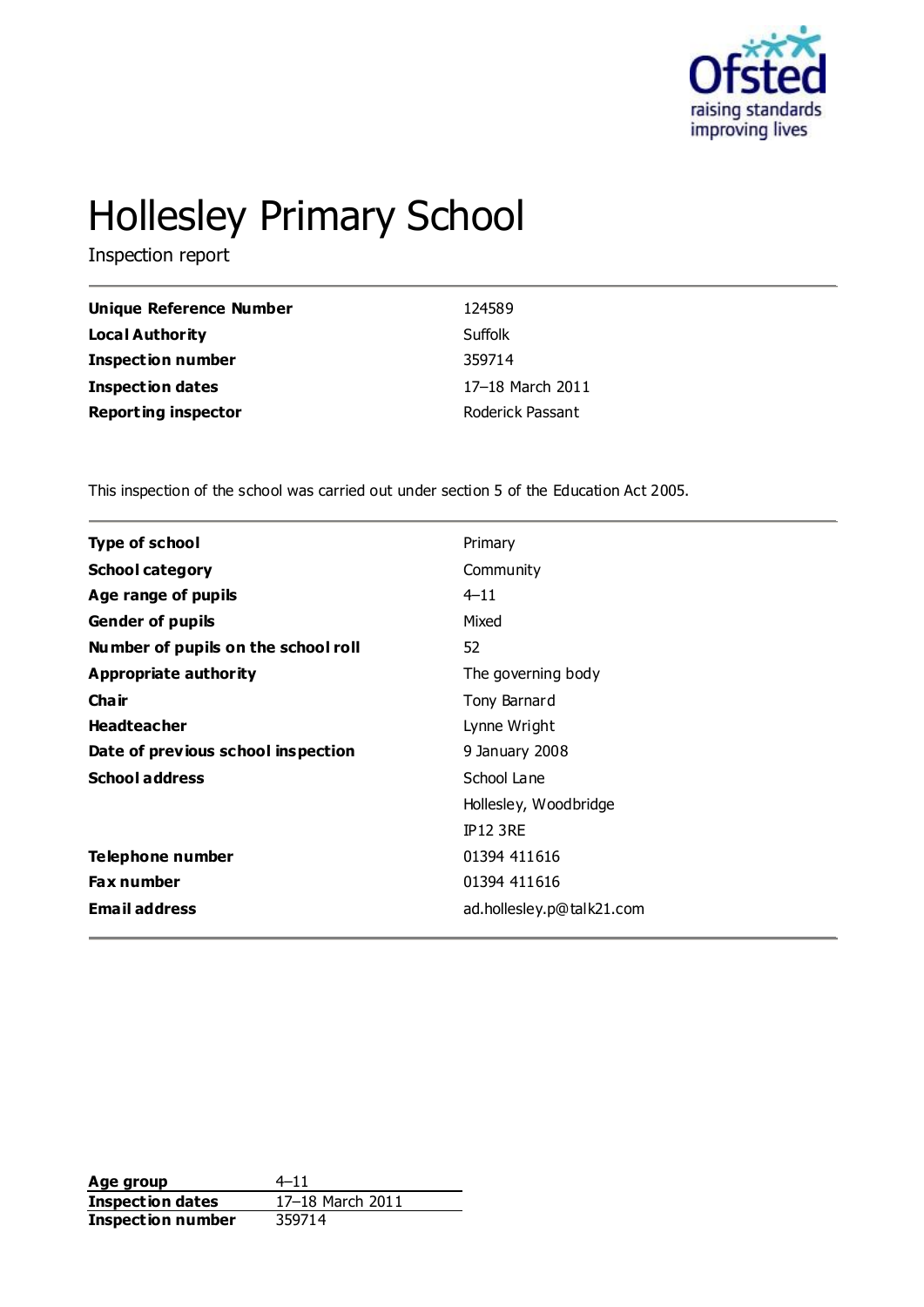The Office for Standards in Education, Children's Services and Skills (Ofsted) regulates and inspects to achieve excellence in the care of children and young people, and in education and skills for learners of all ages. It regulates and inspects childcare and children's social care, and inspects the Children and Family Court Advisory Support Service (Cafcass), schools, colleges, initial teacher training, work-based learning and skills training, adult and community learning, and education and training in prisons and other secure establishments. It assesses council children's services, and inspects services for looked after children, safeguarding and child protection.

Further copies of this report are obtainable from the school. Under the Education Act 2005, the school must provide a copy of this report free of charge to certain categories of people. A charge not exceeding the full cost of reproduction may be made for any other copies supplied.

If you would like a copy of this document in a different format, such as large print or Braille, please telephone 0300 123 4234, or email **[enquiries@ofsted.gov.uk](mailto:enquiries@ofsted.gov.uk)**.

You may copy all or parts of this document for non-commercial educational purposes, as long as you give details of the source and date of publication and do not alter the documentation in any way.

To receive regular email alerts about new publications, including survey reports and school inspection reports, please visit our website and go to 'Subscribe'.

Royal Exchange Buildings St Ann's Square Manchester M2 7LA T: 0300 123 4234 Textphone: 0161 618 8524 E: **[enquiries@ofsted.gov.uk](mailto:enquiries@ofsted.gov.uk)**

W: **[www.ofsted.gov.uk](http://www.ofsted.gov.uk/)**

© Crown copyright 2011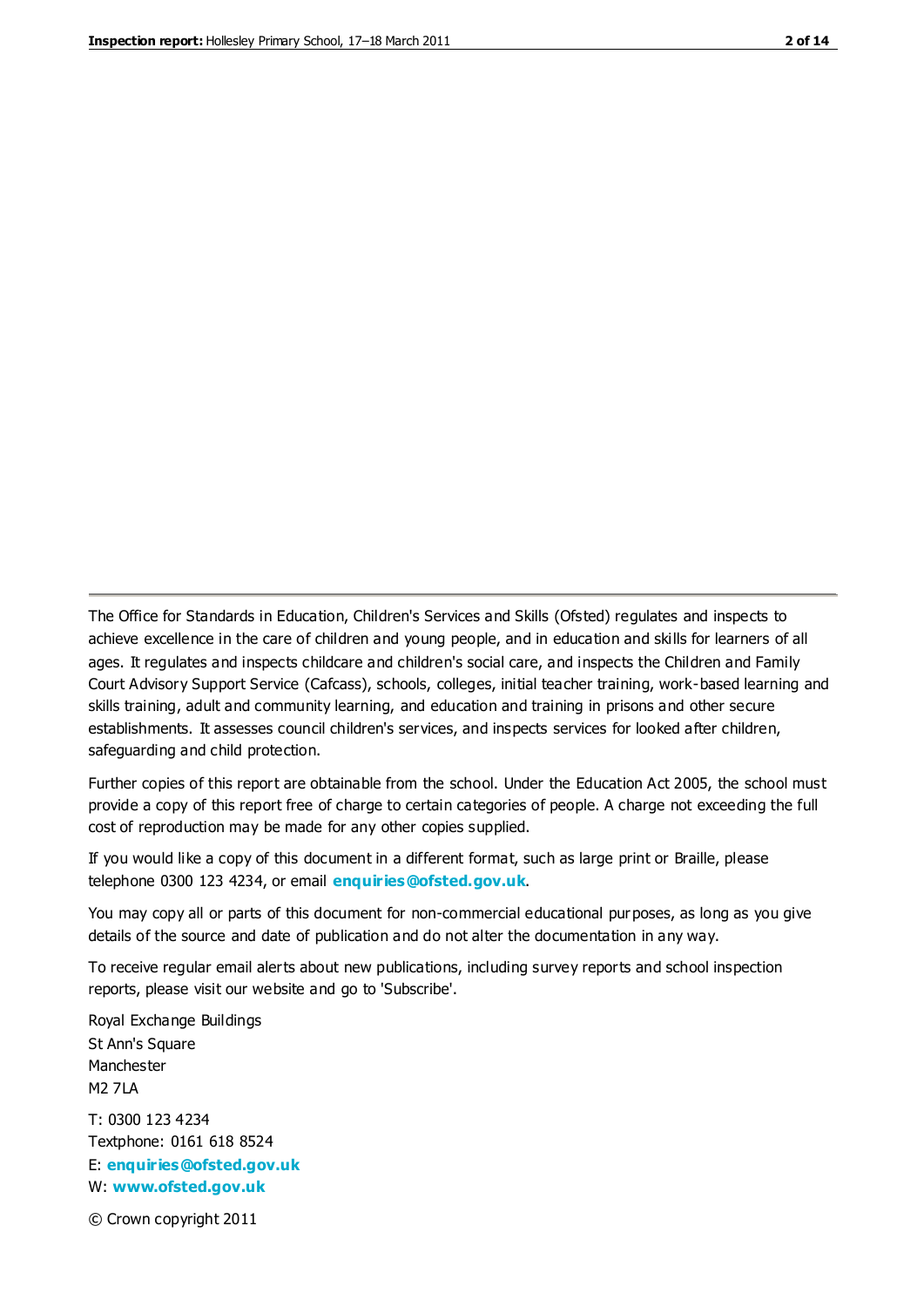## **Introduction**

This inspection was carried out by two additional inspectors. They saw teaching in three classes and 10 lessons. Meetings were held with the headteacher, members of staff with responsibilities and representatives from the governing body and the school council. They observed the school at work including two assemblies and looked at a range of documentation including that related to safeguarding and school improvement. They scrutinised the questionnaires from 37 parents and carers, 13 staff and 29 pupils.

The inspection team reviewed many aspects of the school's work. It looked in detail at a number of key areas.

- How does the school support pupils' cultural development?
- $\blacksquare$  How effectively do the staff manage the mixed-age classrooms?
- Are informal systems (reflecting size of school) balanced by more formal approaches with regard to self-evaluation?

## **Information about the school**

The school is much smaller than the average primary school. Almost all pupils are White British. The proportion of pupils known to be eligible for free school meals is low. A high proportion of pupils have special educational needs and/or disabilities and the number with statements of special educational needs is above average. There are three mixed-age classes. Children in Reception work alongside Year 1 pupils. Children join the school in the September before their fifth birthday. They attend part time until the start of the term in which their fifth birthday falls when they attend full time. The school's stability is similar to schools nationally but given the school's size the numbers joining or leaving the school at other than normal times are significant. The school has gained Healthy School status. The governing body operates a breakfast and after school club which operates in term time.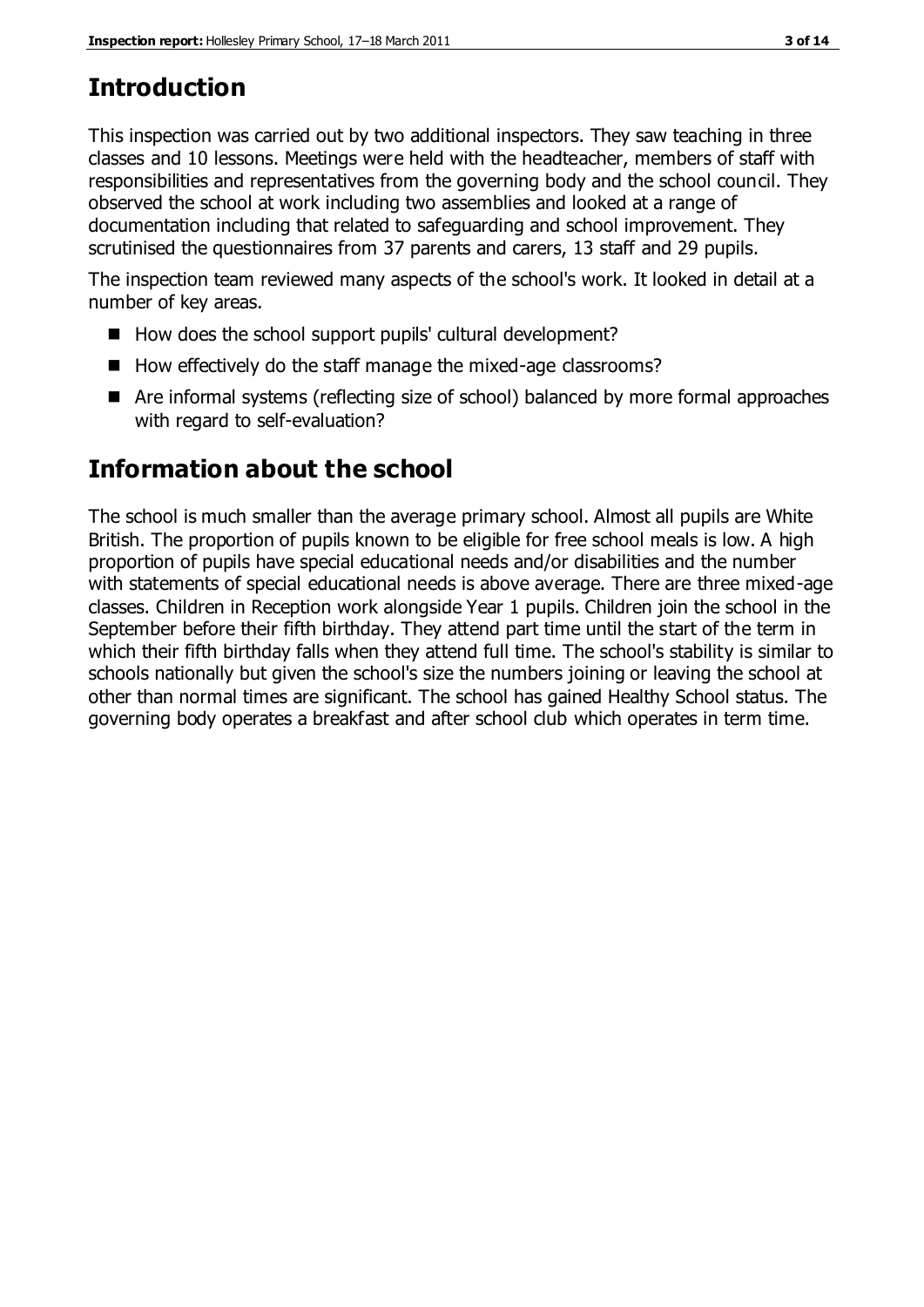## **Inspection judgements**

| Overall effectiveness: how good is the school?  |  |
|-------------------------------------------------|--|
|                                                 |  |
| The school's capacity for sustained improvement |  |

## **Main findings**

This is a good school. Within its secure, friendly ethos pupils are happy, keen to learn, make good progress and achieve well. Parents have confidence in the school and many wrote in warm terms about it. Pupils enjoy school and this is reflected in their above average attendance. The headteacher has an accurate view of the school's strengths and what needs to be improved through a mixture of formal and informal monitoring. The school has improved many aspects of its work since it was last inspected and given this track record there is good capacity to sustain improvement.

Behaviour is excellent around the school and in lessons and makes a positive contribution to pupils' good learning. The school is a very calm environment and pupils feel safe within it. Staff model courtesy and listen carefully to what pupils say. Pupils' spiritual, moral social and cultural development is good. The school fosters pupils' confidence and selfesteem well because pupils are known and valued as individuals. Pupils also understand the expectations of the school community, particularly that everyone is 'special' and everyone is 'different'. The school seeks to extend pupils' social experience through participation in large-scale performance events run by the local secondary school and the Wolsey theatre's youth theatre and participation in a wide range of sporting events. Cultural development is the weaker element because pupils do not have opportunities to mix with pupils from different ethnic or religious backgrounds. That said, pupils do develop a satisfactory understanding of different faiths and respect for differences between people through their work in the curriculum. The school's family ethos ensures that it is inclusive and cohesive. Older pupils care for younger pupils and there are good opportunities to promote links between the generations within the community.

Pupils make good progress because teaching is good. Staff manage the mixed-age classes well and careful planning ensures that pupils are both supported and challenged appropriately. While there are examples where pupils take the initiative and demonstrate their skills in open-ended tasks, these are not consistent features of the learning.

## **What does the school need to do to improve further?**

- Broaden pupils' experience of the world and how other children live by
	- establishing links with other schools with contrasting characteristics within this country and abroad.
- **Provide more consistent opportunities for pupils to take the initiative and use their** skills in creative open-ended work individually and in groups.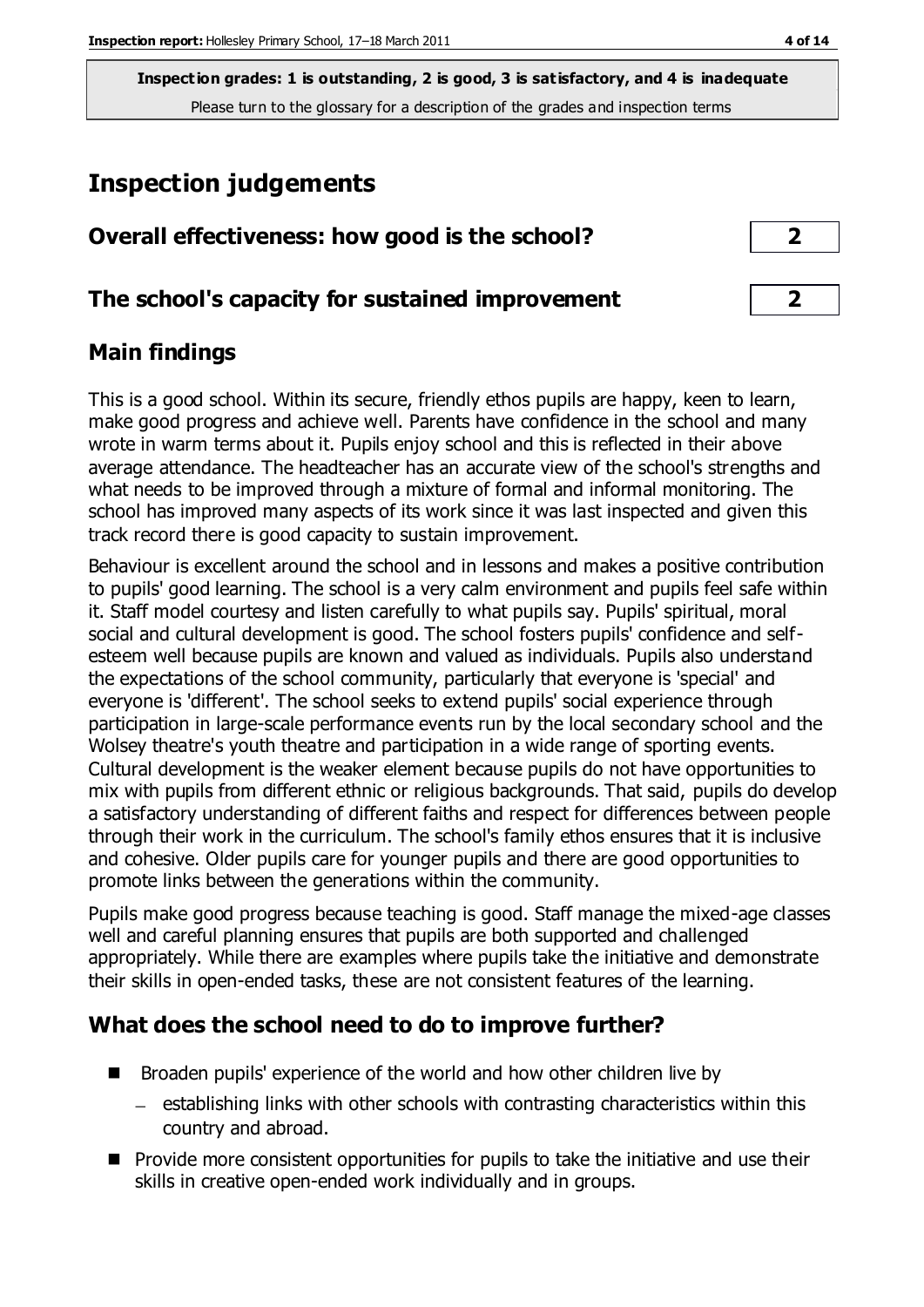## **Outcomes for individuals and groups of pupils 2**

Across the school pupils are very engaged in their work and clearly enthused. Currently, they are carrying out their own independent research into life aboard the Victory. Pupils want to do well and in two lessons approached their writing task with enthusiasm. In one lesson, taught by a visiting teacher as part of the secondary induction programme, pupils were totally engrossed and worked with zeal as they worked through ancient Egyptian methods of calculation. They concentrate well in lessons and because behaviour is so good, the teacher is able to work at length with individuals, confident that pupils will stay on task.

Attainment is average and pupils achieve well during their time at school. Throughout the school pupils make good progress and those in Year 6 are on track to meet their individual, challenging targets, including those expected to reach the higher levels for their ages. The many pupils who have special educational needs and/or disabilities make good progress, because staff are well trained to support them. In lessons, the attitudes to work are equally good among boys and girls.

Pupils have a good understanding of what constitutes a healthy lifestyle and how to look after themselves. This is reflected in the questionnaire responses of both parents and carers and pupils. Older pupils organise sporting activities for younger pupils and the school's travel plan actively encourages pupils to cycle to school in the summer. All pupils participate in a daily physical warm-up as well as their two physical education sessions. The school council takes its responsibilities seriously and makes an active contribution to school life. Pupils have been involved in researching village play equipment and involved in various community projects. The school prepares pupils well for the next stage in their education because it develops their confidence and personal qualities well along with their academic achievement.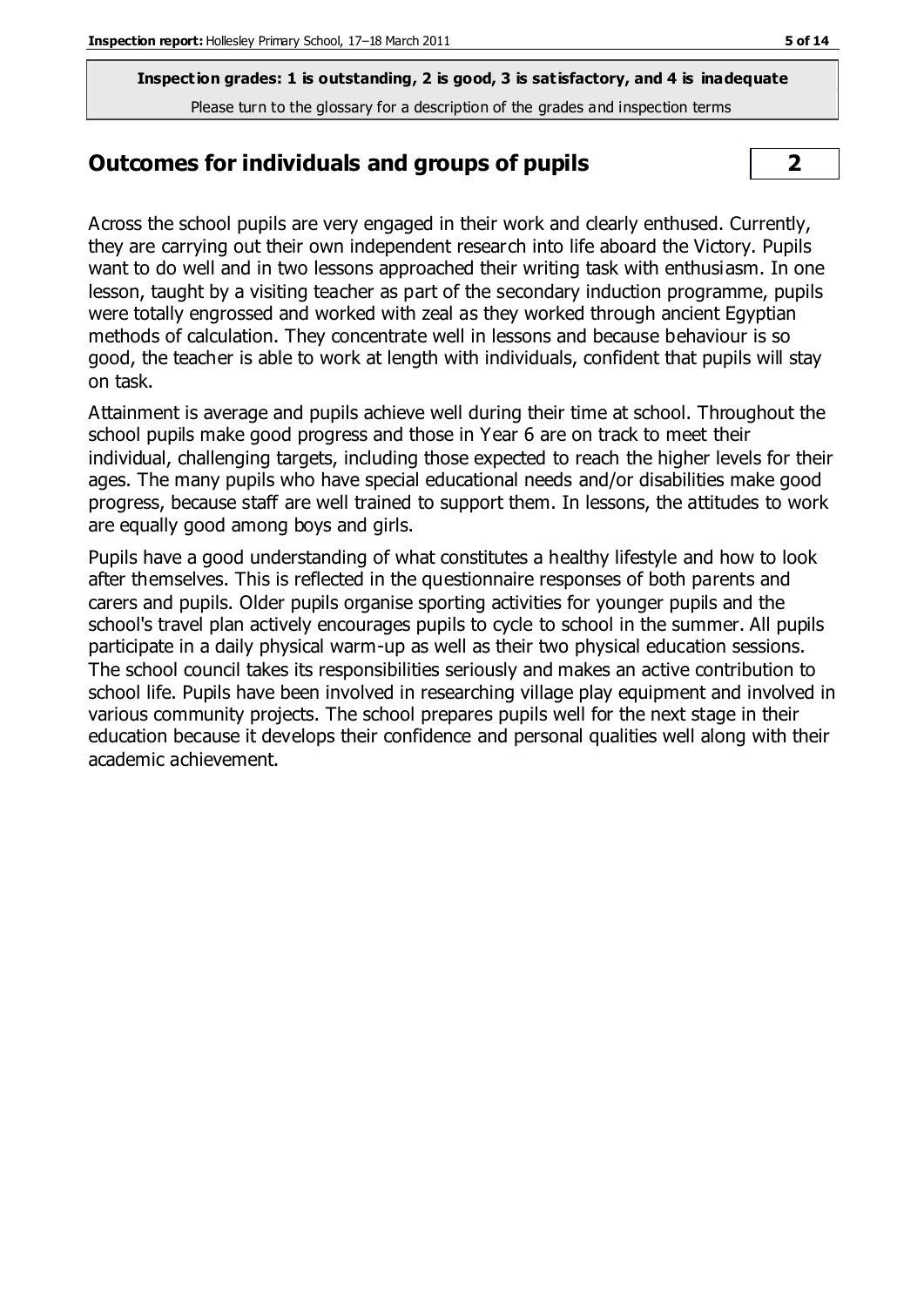## **Inspection grades: 1 is outstanding, 2 is good, 3 is satisfactory, and 4 is inadequate**

Please turn to the glossary for a description of the grades and inspection terms

These are the grades for pupils' outcomes

| Pupils' achievement and the extent to which they enjoy their learning                                                     | $\overline{2}$          |
|---------------------------------------------------------------------------------------------------------------------------|-------------------------|
| Taking into account:<br>Pupils' attainment <sup>1</sup>                                                                   | 3                       |
| The quality of pupils' learning and their progress                                                                        | $\mathcal{P}$           |
| The quality of learning for pupils with special educational needs and/or disabilities<br>and their progress               | 2                       |
| The extent to which pupils feel safe                                                                                      | $\overline{2}$          |
| Pupils' behaviour                                                                                                         | 1                       |
| The extent to which pupils adopt healthy lifestyles                                                                       | 2                       |
| The extent to which pupils contribute to the school and wider community                                                   | $\mathbf{2}$            |
| The extent to which pupils develop workplace and other skills that will contribute to<br>their future economic well-being | $\overline{\mathbf{2}}$ |
| Taking into account:<br>Pupils' attendance <sup>1</sup>                                                                   | $\mathfrak{D}$          |
| The extent of pupils' spiritual, moral, social and cultural development                                                   | 2                       |

<sup>1</sup> The grades for attainment and attendance are: 1 is high; 2 is above average; 3 is broadly average; and 4 is low

## **How effective is the provision?**

Classrooms have a warm positive ethos which fosters pupils' confidence. In one lesson the teacher carefully created a very caring, intimate ethos where pupils felt at ease to reflect on their own and others' skills. Lesson objectives are clear and shared with the pupils so that they have a precise understanding of the tasks. The clarity of the lesson's objectives also ensure that lessons proceed at a good pace. Teachers often draw out from the class the criteria by which they should judge how effectively they have learnt something. This means that pupils are able to assess their own learning. Teachers also bring the class together at various points during the lesson to check on pupils' learning adjusting the approach if necessary.

Classroom routines are well established. Planning is detailed and learning organised carefully to ensure work is matched to the needs of the class. Classrooms are organised around the varying abilities of the class rather than chronological ages so that higher attaining pupils are challenged appropriately. Most pupils indicated in their questionnaires that adults explain how to improve their work. There is good teamwork with other adults. While there are exceptions, staff are more comfortable working within tasks they have set rather than more open-ended activities where pupils can take a greater initiative and utilise their skills.

Pupils with special educational needs and/or disabilities make good progress because teaching assistants have received training in a range of interventions, for example to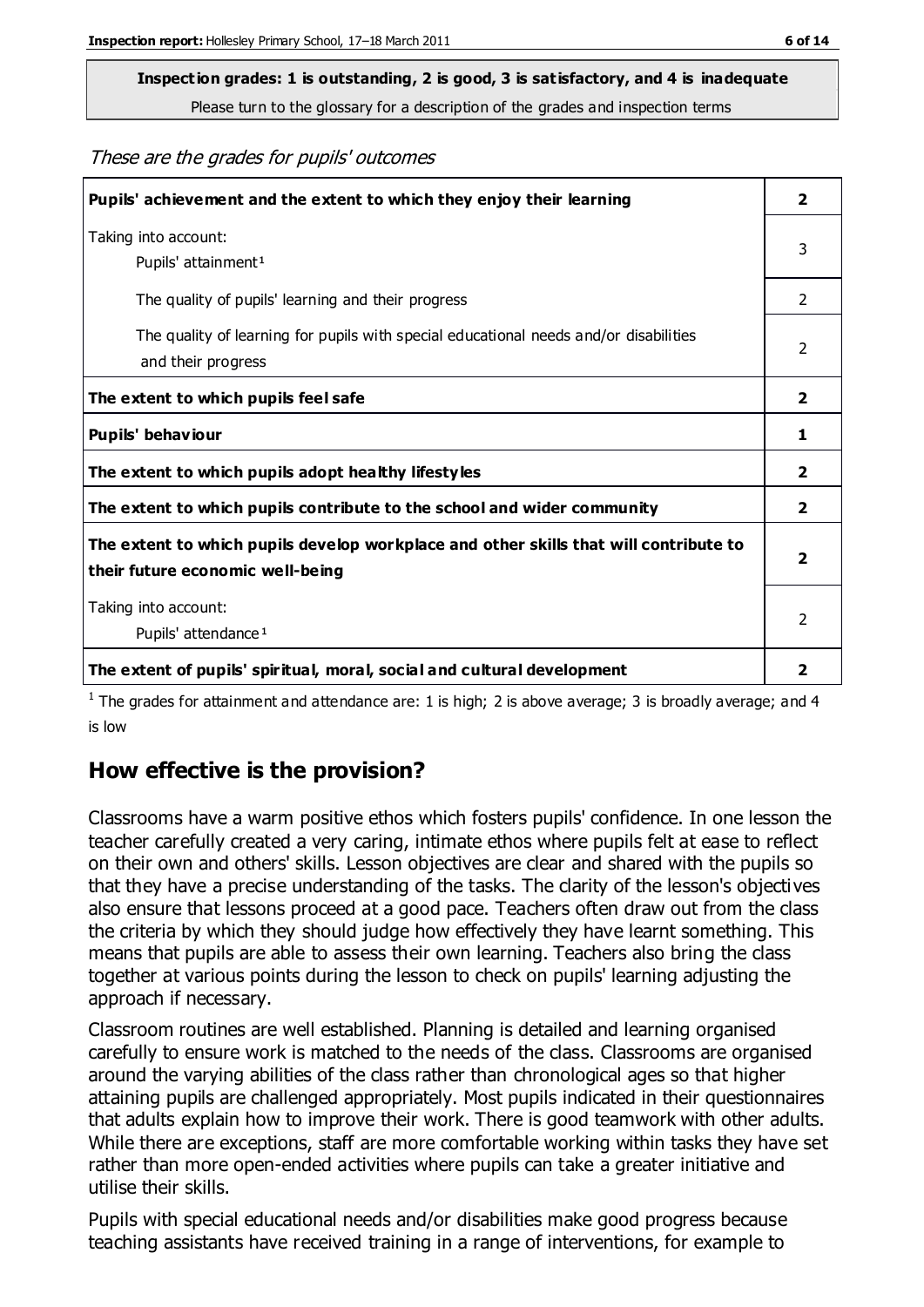promote spelling and number work. These provide short, snappy intensive sessions. All classes have relatively small numbers and have additional adult support during English and mathematics lessons so that they or the teachers provide targeted support to individuals. Their progress is tracked carefully. Additional one-to-one support is targeted to older pupils who may be slipping behind. In addition, the school's inclusivity and encouragement of good behaviour mean that pupils who find managing their behaviour difficult are supported well. Over time they learn to manage their behaviour, for example, by anticipating likely problems or 'triggers' so that they seek help if they feel that they are likely to lose control.

The curriculum has developed significantly since the last inspection. There is a clear programme of activities and meaningful links have been established between subjects. This change is clearly fostering pupils' very positive attitudes to learning and their enjoyment. There are a good range of enrichment activities and clubs and good links with other agencies and local schools to support individual needs and provide wider learning opportunities.

The care, guidance and support make a significant contribution to pupils' good personal development and helping pupils overcome barriers to learning. The school has a long standing reputation for its work with pupils with special educational needs and/or disabilities and some parents choose to send their children to the school for this reason. This accounts for the high proportion of pupils with special educational needs and/or disabilities.

There is a warm, friendly, relaxed atmosphere in both the breakfast and after school clubs. Cereal, toast and juice are provided at breakfast club and pupils are encouraged to bring a snack for after school. Staff know the pupils very well and the good relationships which exist between the adults and pupils are a strength.

| The quality of teaching                                                                                    |  |
|------------------------------------------------------------------------------------------------------------|--|
| Taking into account:<br>The use of assessment to support learning                                          |  |
| The extent to which the curriculum meets pupils' needs, including, where relevant,<br>through partnerships |  |
| The effectiveness of care, guidance and support                                                            |  |

These are the grades for the quality of provision

## **How effective are leadership and management?**

Parents are very confident in the headteacher's leadership and the strong teamwork that she has created. Staff work together very well and are very committed to the pupils in their charge and are ambitious for them to do well. All staff are proud to belong to the school and feel valued. The headteacher tracks the progress of all pupils carefully, identifies early those pupils who may need additional help and in conjunction with staff establishes a termly plan to ensure good progress and monitor the impact of teaching over time.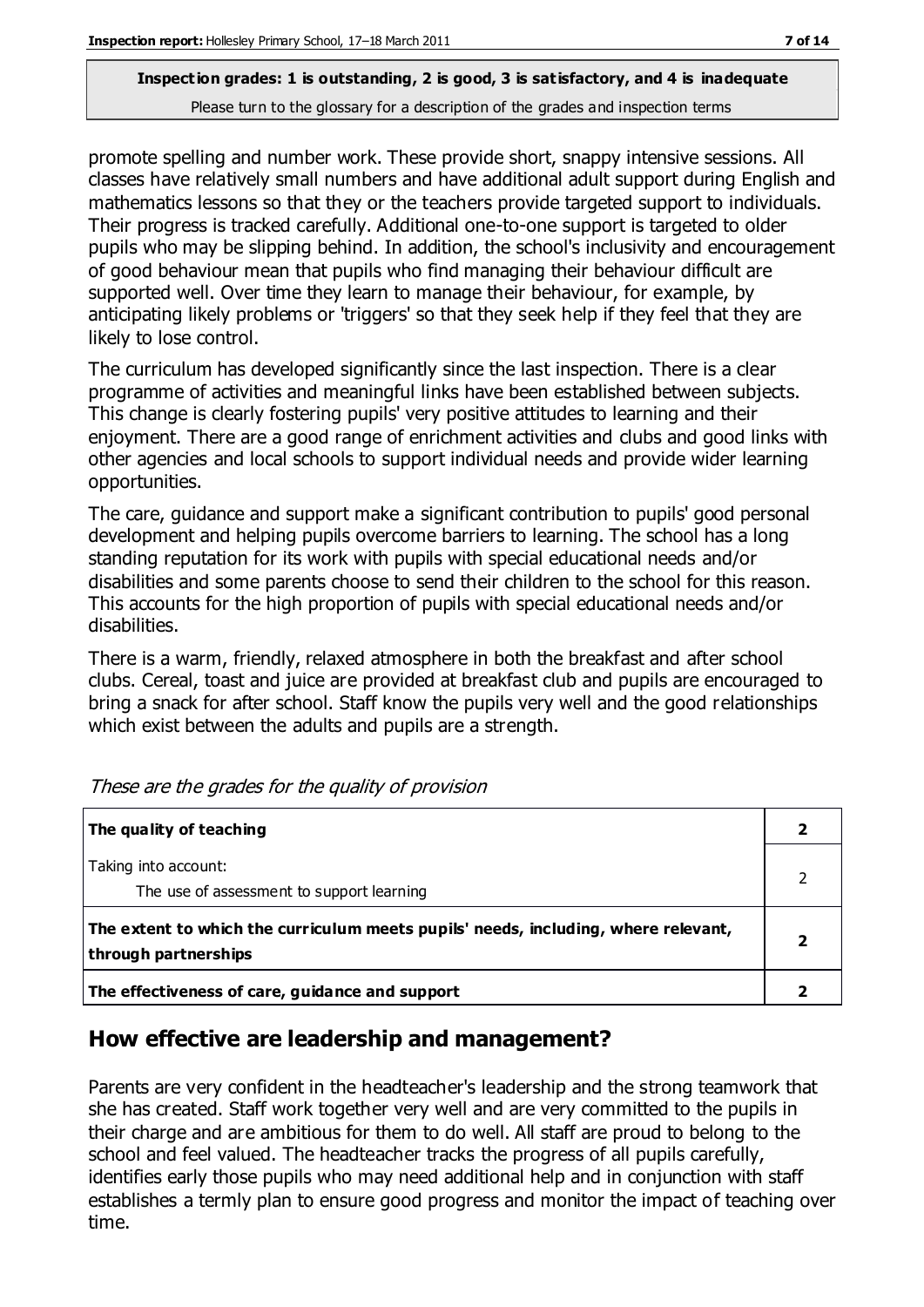Governance has improved since the school was last inspected. There is a range of personal and professional expertise. It is more efficient and effective because committees have been restructured and the governing body has a good understanding of the school's strengths, informed by visits, so that it is able to provide both support and a questioning approach as part of their strategic role and to support school improvement. The governing body ensures that the school meets its statutory responsibilities and the strong links that representatives have within the local community means that they have a finger on the pulse of parents' views. Safeguarding is good because staff have been trained and are vigilant. The school has appropriate policies to guide its safeguarding practice.

The school works effectively to remove any barriers to learning and through the personal, social and health education programme and assemblies. Pupils are taught respect for others. Community cohesion is satisfactory; the school is a cohesive community. It knows its local community well and plays a significant part in local and wider community events. Opportunities for pupils to develop links with pupils in schools either from this country or abroad to enhance their cultural perspective are limited.

| The effectiveness of leadership and management in embedding ambition and driving<br><i>improvement</i>                                                           | 2                       |
|------------------------------------------------------------------------------------------------------------------------------------------------------------------|-------------------------|
| Taking into account:<br>The leadership and management of teaching and learning                                                                                   | $\mathcal{P}$           |
| The effectiveness of the governing body in challenging and supporting the<br>school so that weaknesses are tackled decisively and statutory responsibilities met | 2                       |
| The effectiveness of the school's engagement with parents and carers                                                                                             | 2                       |
| The effectiveness of partnerships in promoting learning and well-being                                                                                           | $\overline{2}$          |
| The effectiveness with which the school promotes equality of opportunity and tackles<br>discrimination                                                           | $\overline{\mathbf{2}}$ |
| The effectiveness of safeguarding procedures                                                                                                                     | $\overline{2}$          |
| The effectiveness with which the school promotes community cohesion                                                                                              | 3                       |
| The effectiveness with which the school deploys resources to achieve value for money                                                                             | 2                       |

These are the grades for leadership and management

## **Early Years Foundation Stage**

Children make good progress in the Reception class from their very varying, and often below average starting points. This is because the school is quick to identify children who need additional help or challenge and work is carefully planned to meet their needs They make particularly good progress in their early language skills. This is because given the low numbers there is a high level of adult support and interaction which fosters and supports children's individual interests and enthusiasms. Attainment is broadly average by the end of Reception although it was higher in 2010. Careful assessment not only provides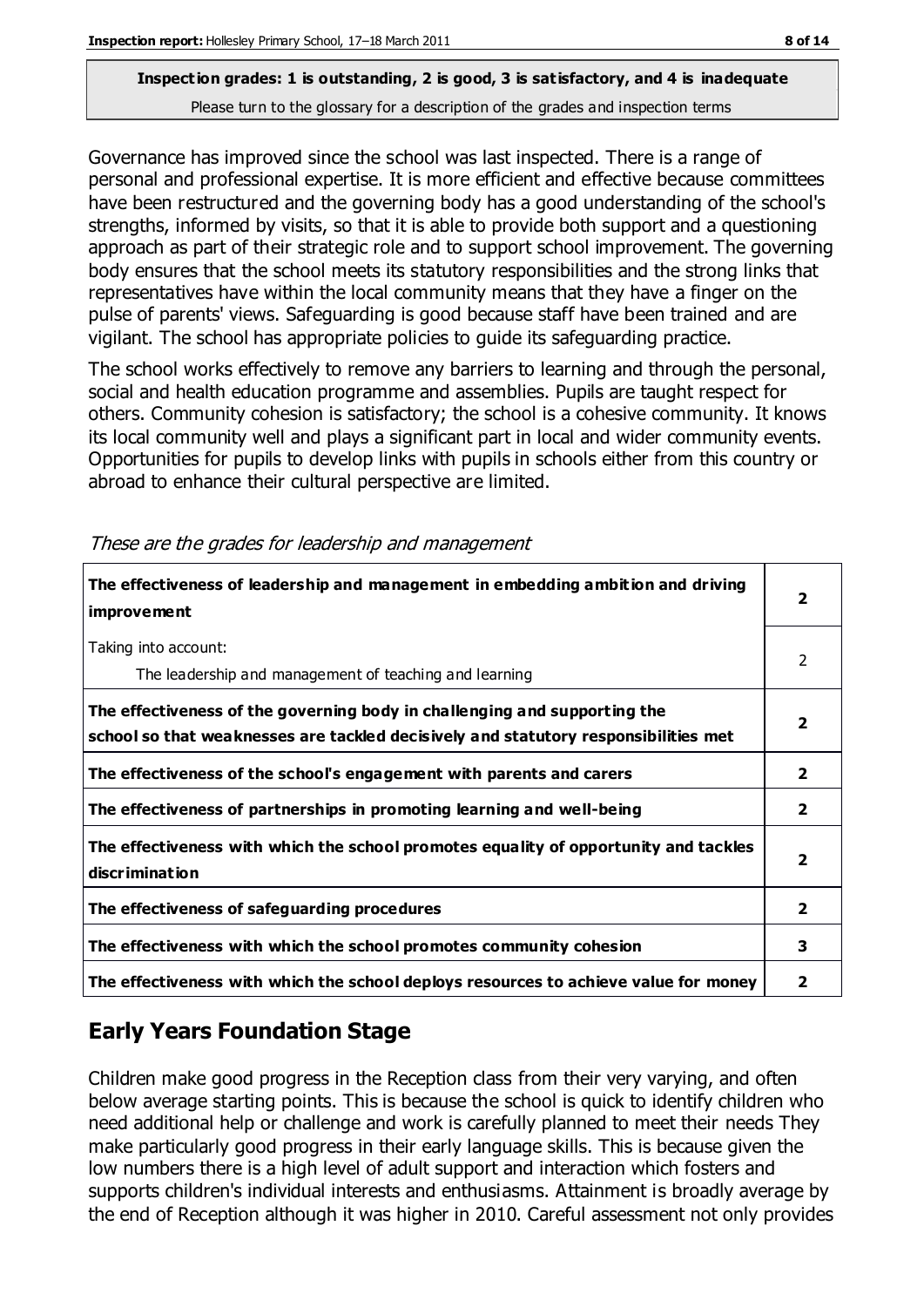parents with information about significant steps in learning but is also used to inform staff of next steps.

Children have opportunities to initiate their own activities and make choices as well as undertaking tasks set up by the teacher indoors and outside. Behaviour is very good and children learn to work together well and are clearly enthusiastic about their learning. They mix with the older children very well and show concentration and application. The teacher, working with the headteacher, leads the Early Years Foundation Class Stage well. As a result, planning is detailed; adults work together extremely well and teaching by adults, whether directly or through their interaction with children, is good. There is a momentum for improvement and good links with other Reception class providers to exchange ideas.

These are the grades for the Early Years Foundation Stage

| Overall effectiveness of the Early Years Foundation Stage                             |  |
|---------------------------------------------------------------------------------------|--|
| Taking into account:<br>Outcomes for children in the Early Years Foundation Stage     |  |
| The quality of provision in the Early Years Foundation Stage                          |  |
| The effectiveness of leadership and management of the Early Years Foundation<br>Stage |  |

## **Views of parents and carers**

There was a higher proportion of returns from parents and carers than is generally seen and the responses to each question were also higher than seen nationally and in many cases could not be higher. A few parents felt it was too soon to judge whether the school prepared their child for the future and left this question blank. Most parents and carers were positive about all aspects of the school and most comments added by parents and carers were very supportive of the school stressing, for example: how happy their children were in the school; the progress they were making and their love of learning.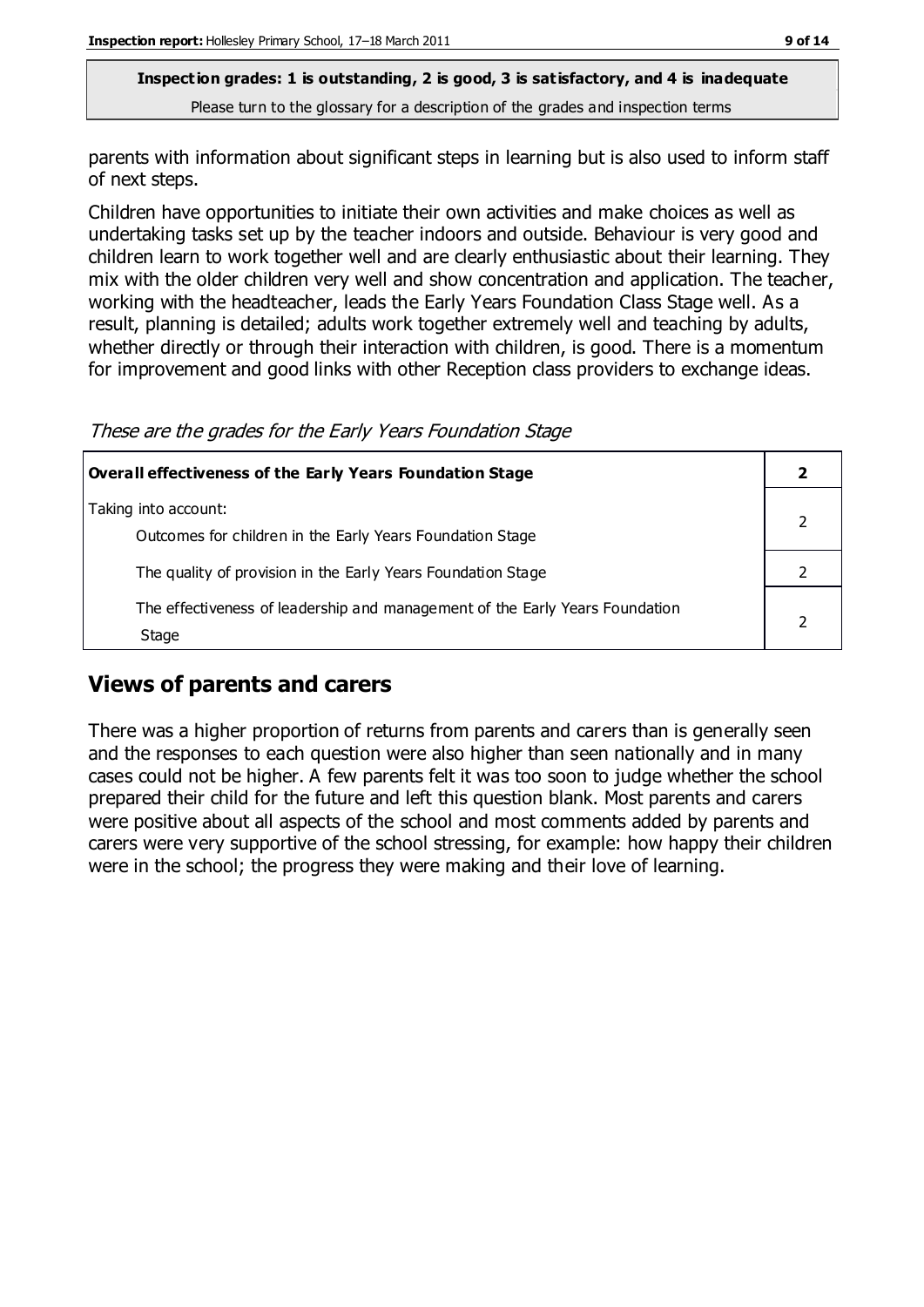#### **Responses from parents and carers to Ofsted's questionnaire**

Ofsted invited all the registered parents and carers of pupils registered at Hollesley Primary School to complete a questionnaire about their views of the school.

In the questionnaire, parents and carers were asked to record how strongly they agreed with 13 statements about the school. The inspection team received 37 completed questionnaires by the end of the on-site inspection. In total, there are 52 pupils registered at the school.

| <b>Statements</b>                                                                                                                                                                                                                                       | <b>Strongly</b><br>agree |               | <b>Agree</b>   |               |              | <b>Disagree</b> |              | <b>Strongly</b><br>disagree |  |
|---------------------------------------------------------------------------------------------------------------------------------------------------------------------------------------------------------------------------------------------------------|--------------------------|---------------|----------------|---------------|--------------|-----------------|--------------|-----------------------------|--|
|                                                                                                                                                                                                                                                         | <b>Total</b>             | $\frac{1}{2}$ | <b>Total</b>   | $\frac{1}{2}$ | <b>Total</b> | $\frac{1}{2}$   | <b>Total</b> | $\frac{1}{2}$               |  |
| My child enjoys school                                                                                                                                                                                                                                  | 30                       | 81            | 7              | 19            | 0            | 0               | 0            | $\mathbf 0$                 |  |
| The school keeps my child<br>safe                                                                                                                                                                                                                       | 34                       | 92            | 3              | 8             | 0            | 0               | 0            | $\pmb{0}$                   |  |
| My school informs me about<br>my child's progress                                                                                                                                                                                                       | 29                       | 78            | 8              | 22            | 0            | $\mathbf 0$     | $\mathbf 0$  | $\mathbf 0$                 |  |
| My child is making enough<br>progress at this school                                                                                                                                                                                                    | 27                       | 73            | 9              | 24            | $\mathbf{1}$ | 3               | $\mathbf 0$  | $\mathbf 0$                 |  |
| The teaching is good at this<br>school                                                                                                                                                                                                                  | 29                       | 78            | 8              | 22            | 0            | 0               | 0            | $\pmb{0}$                   |  |
| The school helps me to<br>support my child's learning                                                                                                                                                                                                   | 25                       | 68            | 11             | 30            | $\mathbf{1}$ | 3               | $\mathbf 0$  | $\mathbf 0$                 |  |
| The school helps my child to<br>have a healthy lifestyle                                                                                                                                                                                                | 28                       | 76            | 9              | 24            | 0            | $\mathbf 0$     | 0            | $\pmb{0}$                   |  |
| The school makes sure that<br>my child is well prepared for<br>the future (for example<br>changing year group,<br>changing school, and for<br>children who are finishing<br>school, entering further or<br>higher education, or entering<br>employment) | 21                       | 57            | 11             | 30            | $\mathbf 0$  | $\mathbf{0}$    | $\mathbf{0}$ | $\mathbf 0$                 |  |
| The school meets my child's<br>particular needs                                                                                                                                                                                                         | 28                       | 76            | 9              | 24            | 0            | $\mathbf{0}$    | $\mathbf 0$  | $\mathbf 0$                 |  |
| The school deals effectively<br>with unacceptable behaviour                                                                                                                                                                                             | 28                       | 76            | 9              | 24            | 0            | 0               | 0            | $\pmb{0}$                   |  |
| The school takes account of<br>my suggestions and concerns                                                                                                                                                                                              | 26                       | 70            | 11             | 30            | 0            | $\pmb{0}$       | 0            | 0                           |  |
| The school is led and<br>managed effectively                                                                                                                                                                                                            | 35                       | 95            | $\overline{2}$ | 5             | $\mathbf 0$  | $\mathbf 0$     | $\mathbf 0$  | $\mathbf 0$                 |  |
| Overall, I am happy with my<br>child's experience at this<br>school                                                                                                                                                                                     | 33                       | 89            | 4              | 11            | $\pmb{0}$    | $\mathbf 0$     | 0            | $\mathbf 0$                 |  |

The table above summarises the responses that parents and carers made to each statement. The percentages indicate the proportion of parents and carers giving that response out of the total number of completed questionnaires. Where one or more parents and carers chose not to answer a particular question, the percentages will not add up to 100%.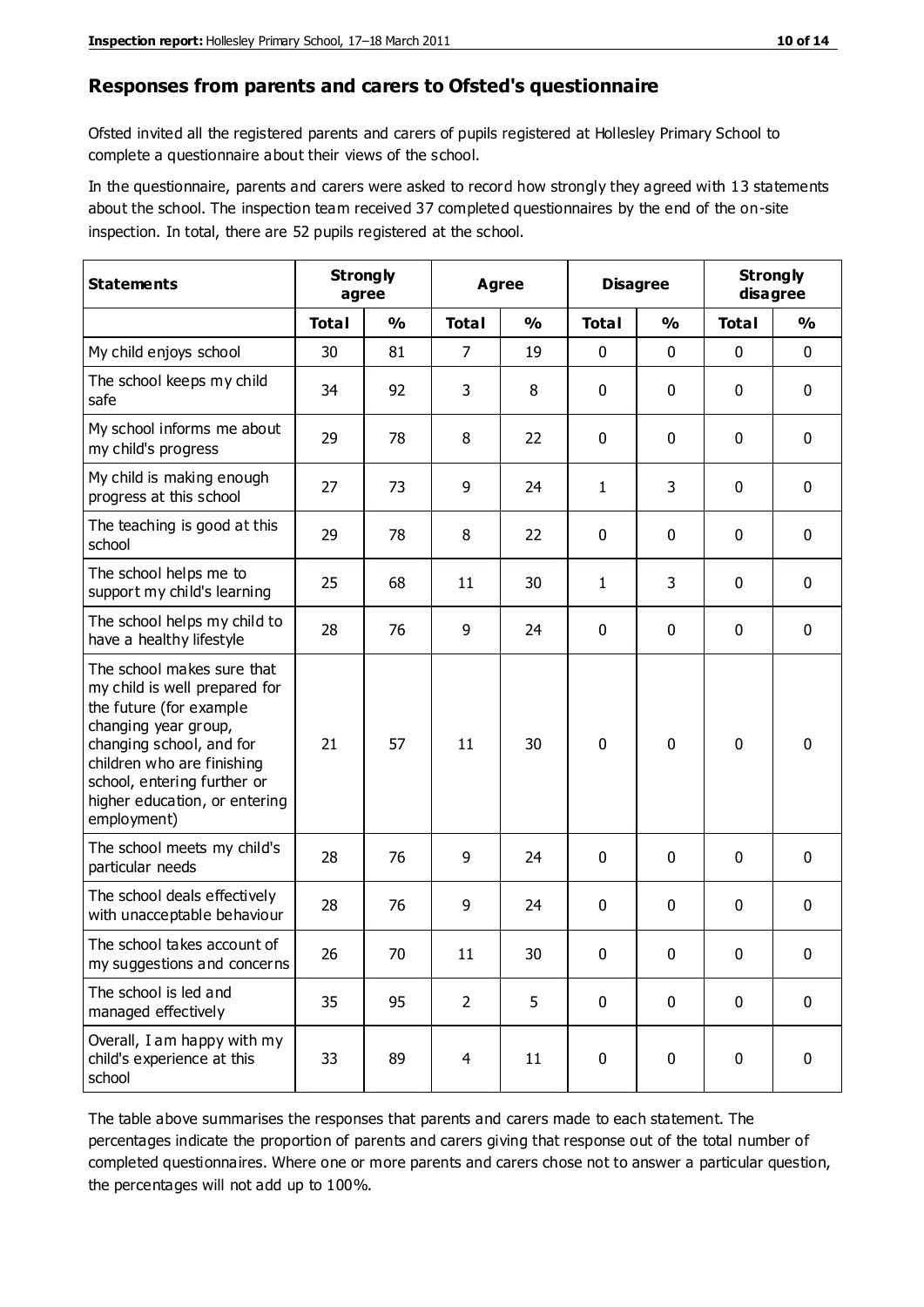## **Glossary**

| Grade   | <b>Judgement</b> | <b>Description</b>                                                                                                                                                                                                            |
|---------|------------------|-------------------------------------------------------------------------------------------------------------------------------------------------------------------------------------------------------------------------------|
| Grade 1 | Outstanding      | These features are highly effective. An outstanding school<br>provides exceptionally well for all its pupils' needs.                                                                                                          |
| Grade 2 | Good             | These are very positive features of a school. A school that<br>is good is serving its pupils well.                                                                                                                            |
| Grade 3 | Satisfactory     | These features are of reasonable quality. A satisfactory<br>school is providing adequately for its pupils.                                                                                                                    |
| Grade 4 | Inadequate       | These features are not of an acceptable standard. An<br>inadequate school needs to make significant improvement<br>in order to meet the needs of its pupils. Ofsted inspectors<br>will make further visits until it improves. |

#### **What inspection judgements mean**

### **Overall effectiveness of schools**

|                       | Overall effectiveness judgement (percentage of schools) |      |                     |                   |
|-----------------------|---------------------------------------------------------|------|---------------------|-------------------|
| <b>Type of school</b> | <b>Outstanding</b>                                      | Good | <b>Satisfactory</b> | <b>Inadequate</b> |
| Nursery schools       | 59                                                      | 35   | 3                   | 3                 |
| Primary schools       | 9                                                       | 44   | 39                  | 7                 |
| Secondary schools     | 13                                                      | 36   | 41                  | 11                |
| Sixth forms           | 15                                                      | 39   | 43                  | 3                 |
| Special schools       | 35                                                      | 43   | 17                  | 5                 |
| Pupil referral units  | 21                                                      | 42   | 29                  | 9                 |
| All schools           | 13                                                      | 43   | 37                  | 8                 |

New school inspection arrangements were introduced on 1 September 2009. This means that inspectors now make some additional judgements that were not made previously.

The data in the table above are for the period 1 September 2009 to 31 August 2010 and are consistent with the latest published official statistics about maintained school inspec tion outcomes (see **[www.ofsted.gov.uk](http://www.ofsted.gov.uk/)**).

The sample of schools inspected during 2009/10 was not representative of all schools nationally, as weaker schools are inspected more frequently than good or outstanding schools.

Percentages are rounded and do not always add exactly to 100.

Sixth form figures reflect the judgements made for the overall effectiveness of the sixth form in secondary schools, special schools and pupil referral units.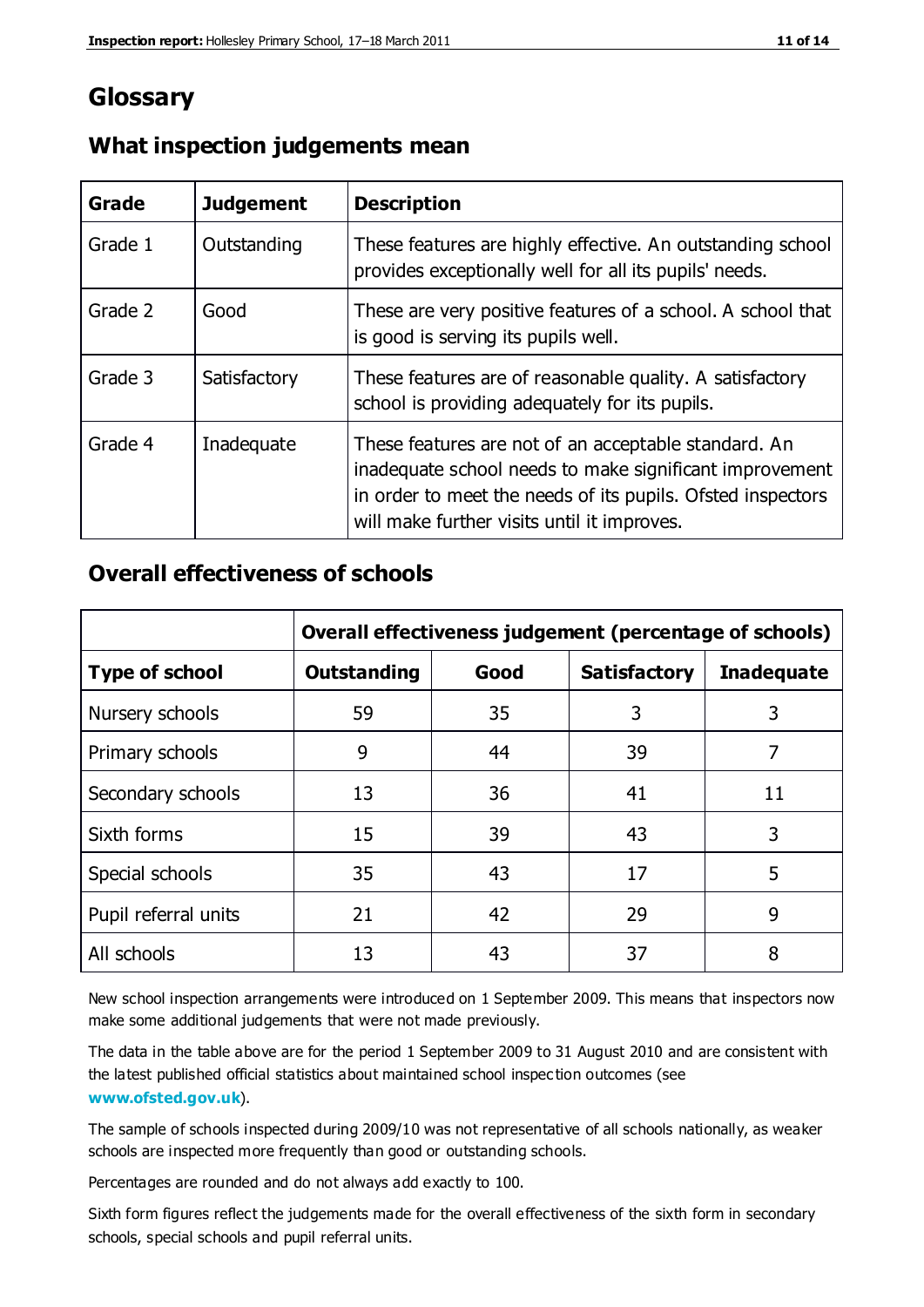## **Common terminology used by inspectors**

| Achievement:               | the progress and success of a pupil in their learning,<br>development or training.                                                                                                                                                          |  |  |
|----------------------------|---------------------------------------------------------------------------------------------------------------------------------------------------------------------------------------------------------------------------------------------|--|--|
| Attainment:                | the standard of the pupils' work shown by test and<br>examination results and in lessons.                                                                                                                                                   |  |  |
| Capacity to improve:       | the proven ability of the school to continue<br>improving. Inspectors base this judgement on what<br>the school has accomplished so far and on the quality<br>of its systems to maintain improvement.                                       |  |  |
| Leadership and management: | the contribution of all the staff with responsibilities,<br>not just the headteacher, to identifying priorities,<br>directing and motivating staff and running the school.                                                                  |  |  |
| Learning:                  | how well pupils acquire knowledge, develop their<br>understanding, learn and practise skills and are<br>developing their competence as learners.                                                                                            |  |  |
| Overall effectiveness:     | inspectors form a judgement on a school's overall<br>effectiveness based on the findings from their<br>inspection of the school. The following judgements,<br>in particular, influence what the overall effectiveness<br>judgement will be. |  |  |
|                            | The school's capacity for sustained<br>improvement.                                                                                                                                                                                         |  |  |
|                            | Outcomes for individuals and groups of pupils.                                                                                                                                                                                              |  |  |
|                            | The quality of teaching.                                                                                                                                                                                                                    |  |  |
|                            | The extent to which the curriculum meets<br>pupils' needs, including, where relevant,<br>through partnerships.                                                                                                                              |  |  |
|                            | The effectiveness of care, guidance and<br>support.                                                                                                                                                                                         |  |  |
| Progress:                  | the rate at which pupils are learning in lessons and<br>over longer periods of time. It is often measured by<br>comparing the pupils' attainment at the end of a key                                                                        |  |  |

stage with their attainment when they started.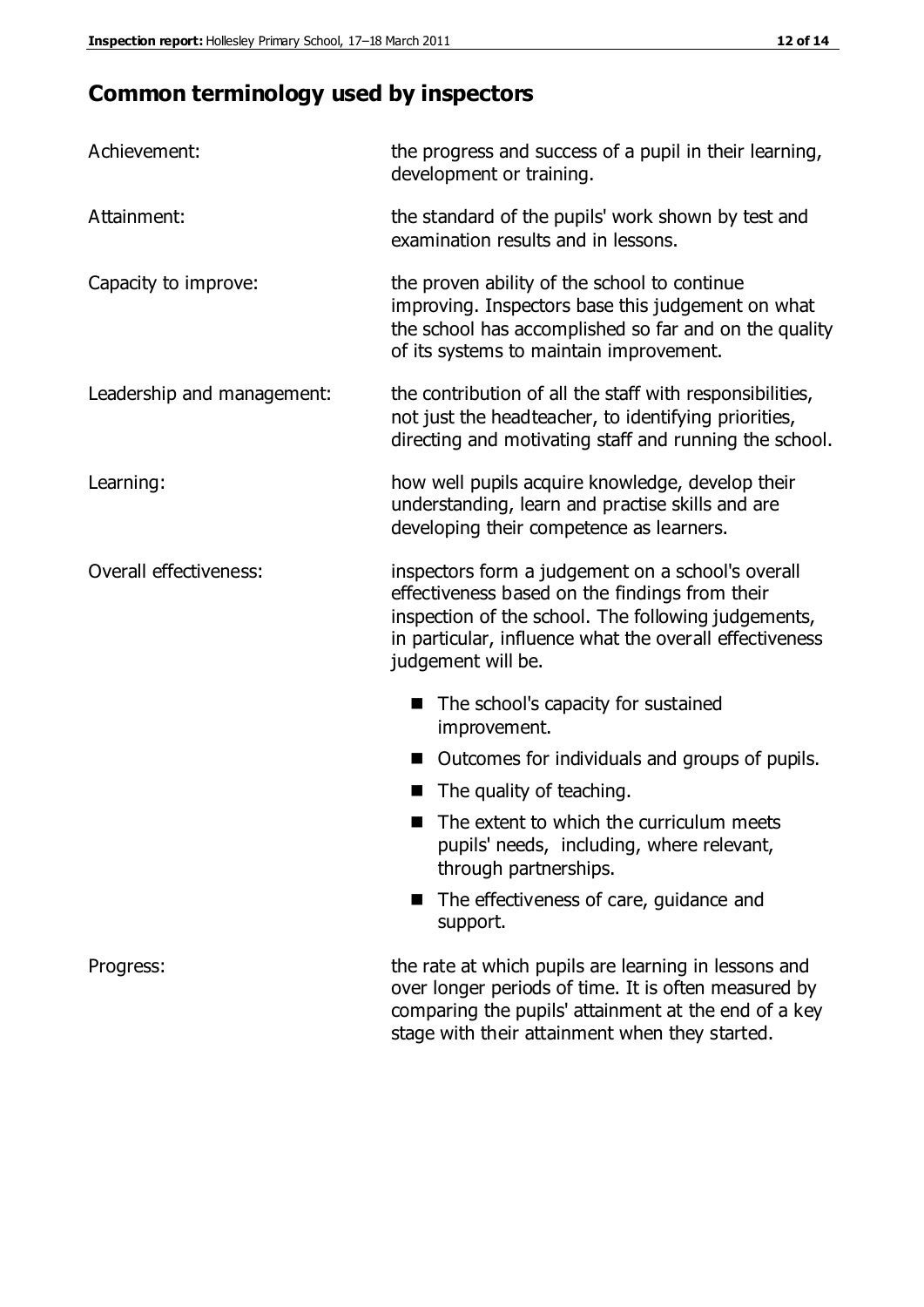## **This letter is provided for the school, parents and carers to share with their children. It describes Ofsted's main findings from the inspection of their school.**

21 March 2011

#### Dear Pupils

#### **Inspection of Hollesley Primary School, Woodbridge, IP12 3RE**

Thank you for making us so welcome in your school. My particular thanks go to those pupils on the school council who gave up some of their time to talk to my colleague.

This is a good school. You make good progress and achieve well. Attainment at the end of Year 6 has not been significantly different from what you see in many schools for the last two years. Current Year 6 pupils are on track to meet your challenging personal targets. You clearly enjoy learning and this is reflected in the fact that your attendance is above average. You do lots of interesting work. I was impressed just how much you had found out about Nelson and clearly some of you had carried out your own research. I thought that your behaviour was outstanding in lessons and around the school. It is a friendly school and you keep an eye out for each other. This means that you feel safe. Almost all of you who filled in a questionnaire thought that adults care about you. I thought so too.

You have skilled teachers who help you make good progress because they organise your lessons very effectively. I asked the headteacher to work with staff to ensure that you have even more opportunities to work on your own and in groups on tasks where you can take the initiative and use your skills.

I also asked the headteacher to help broaden your horizons and ensure that you have opportunities to mix with and learn about how other children live by linking with schools in this country and abroad.

The school has improved a great deal since it was last inspected and no doubt it will continue to develop and improve. You can help in this process by maintaining your obvious enthusiasm for learning and taking full advantage of what the school provides.

Yours sincerely

Roderick Passant

Lead inspector